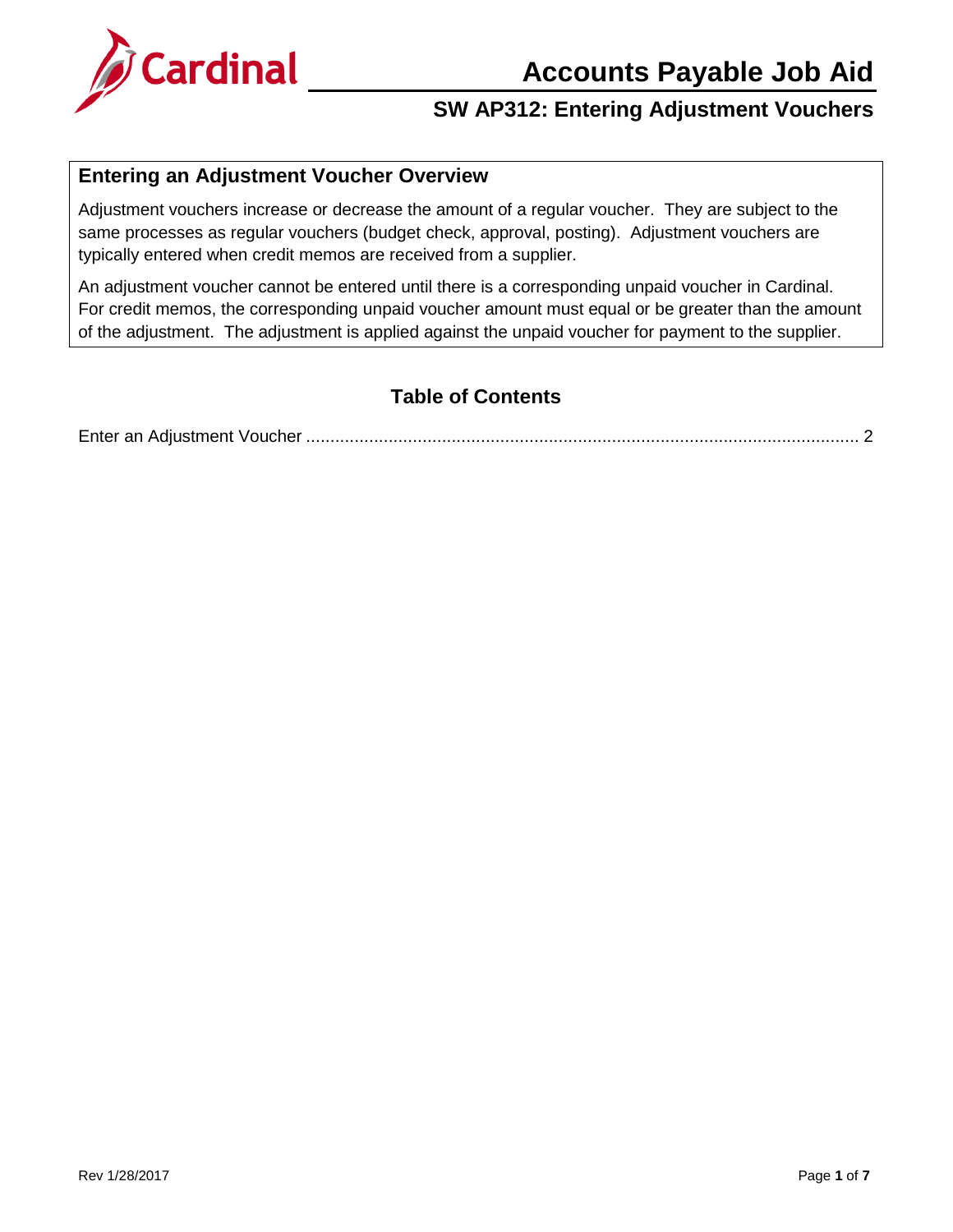

#### <span id="page-1-0"></span>**Enter an Adjustment Voucher**

**1.** Navigate to the **Voucher** page using the following path:

#### **Main Menu > Accounts Payable > Vouchers > Add/Update > Regular Entry**

| Favorites $\star$             | Main Menu $\star$                  | Accounts Payable $\star \rightarrow$ Vouchers $\star \rightarrow$ Add/Update $\star \rightarrow$<br>> |  |   |  | <b>Regular Entry</b> |
|-------------------------------|------------------------------------|-------------------------------------------------------------------------------------------------------|--|---|--|----------------------|
| <b>Voucher</b>                |                                    |                                                                                                       |  |   |  |                      |
| <b>Find an Existing Value</b> |                                    | <b>Add a New Value</b>                                                                                |  |   |  |                      |
|                               |                                    |                                                                                                       |  |   |  |                      |
|                               | Business Unit 15100                | Q                                                                                                     |  |   |  |                      |
|                               | Voucher ID NEXT                    |                                                                                                       |  |   |  |                      |
|                               | Voucher Style Adjustments          |                                                                                                       |  |   |  |                      |
|                               | Supplier Name Aspect Software      |                                                                                                       |  | Q |  |                      |
|                               | Short Supplier Name ASPECT SOF-001 | lQ.                                                                                                   |  |   |  |                      |
|                               | Supplier ID 0000000003             | Q                                                                                                     |  |   |  |                      |
|                               | <b>Supplier Location MAIN</b>      | Q                                                                                                     |  |   |  |                      |
| Address Sequence Number       |                                    | 2Q                                                                                                    |  |   |  |                      |
|                               | Invoice Number 43927               |                                                                                                       |  |   |  |                      |
|                               | Invoice Date 11/18/2016            | FJ                                                                                                    |  |   |  |                      |
| Add                           |                                    |                                                                                                       |  |   |  |                      |

- **2.** The **Business Unit** field defaults to your agency based on your User Profile in Cardinal.
- **3.** The **Voucher ID** defaults to **NEXT**. Do not change it.
- **4.** Click the **Voucher Style** drop-down menu and select **Adjustments** from the list.
- **5.** Enter or select either the **Short Supplier Name** or the **Supplier ID**.
- **6.** Enter the **Credit Memo Number** in the **Invoice Number** field.
- **7.** Enter the **Credit Memo Date** in the **Invoice Date** field.
- **8.** Click the **Add** button.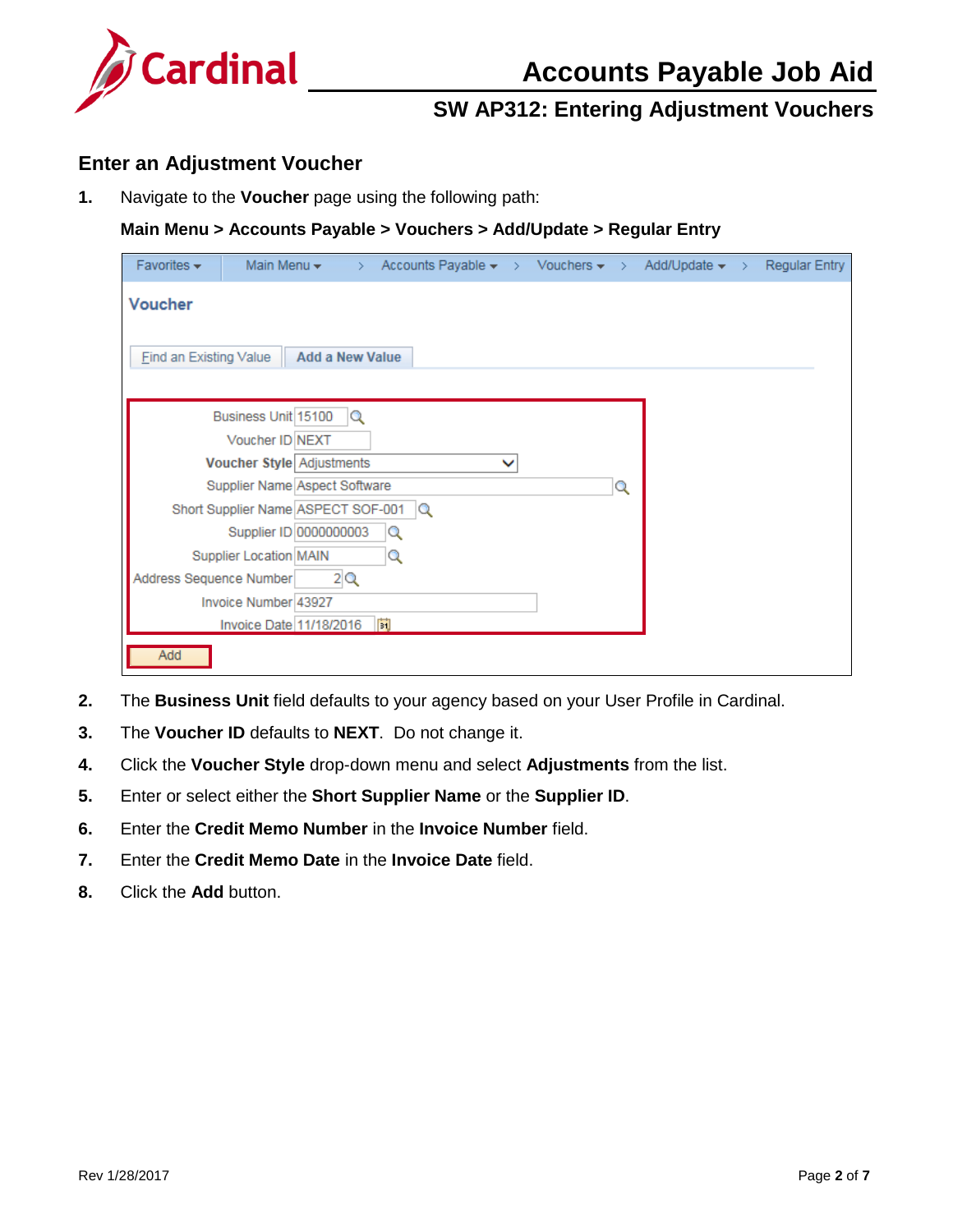

| Favorites -<br>Main Menu $\star$<br>Accounts Payable $\star$ > Vouchers $\star$ > Add/Update $\star$ ><br>$\rightarrow$                                                                                                                                             | <b>Regular Entry</b>    |                                                                                                     |                                                                                       |
|---------------------------------------------------------------------------------------------------------------------------------------------------------------------------------------------------------------------------------------------------------------------|-------------------------|-----------------------------------------------------------------------------------------------------|---------------------------------------------------------------------------------------|
|                                                                                                                                                                                                                                                                     |                         |                                                                                                     | New Window   Help   Personalize Pag                                                   |
| <b>Voucher Attributes</b><br><b>Invoice Information</b><br>Payments                                                                                                                                                                                                 |                         |                                                                                                     |                                                                                       |
| Invoice No 43927<br><b>Business Unit 15100</b><br>Accounting Date 11/21/2016<br><b>Voucher ID NEXT</b><br>*Pay Terms 30<br>Voucher Style Adjustments<br><b>Invoice Date 11/18/2016</b><br>E<br>Basis Date Type Prompt Payment                                       | Ë<br>Q同<br>Net 30       | <b>Invoice Total</b><br><b>Line Total</b><br>0.00<br>USDQ<br>*Currency<br>剭<br><b>Miscellaneous</b> | Non Merchandise Summary<br>Comments(0)<br>Attachments (0)<br>Advanced Supplier Search |
| ij<br><b>Invoice Receipt Date</b>                                                                                                                                                                                                                                   |                         | 圜<br>Freight                                                                                        | <b>Supplier Hierarchy</b><br>Supplier 360                                             |
| Ħ<br><b>Goods &amp; Services Receipt</b><br><b>Date</b>                                                                                                                                                                                                             | Final Voucher           | <b>Total</b><br>0.00<br><b>Difference</b><br>0.00                                                   |                                                                                       |
| <b>Aspect Software</b><br><b>Supplier ID 0000000003</b><br><b>Control Group</b><br>Q<br>ShortName ASPECT SOF-001<br>Q<br><b>Location MAIN</b><br>Q<br>*Address <sub>2</sub><br>Q<br>Responsible Org 10000<br><b>Customer Account #</b><br><b>ROW Acquisition ID</b> | Q<br>Incomplete Voucher |                                                                                                     |                                                                                       |
| Save For Later<br>Save<br><b>Action</b><br>Copy From Source Document                                                                                                                                                                                                | Run<br>$\checkmark$     | Calculate<br>Print                                                                                  |                                                                                       |
| <b>Voucher ID</b>                                                                                                                                                                                                                                                   | Copy to Voucher         | Copy From Worksheet                                                                                 |                                                                                       |

- **9.** Go to the **Copy From Source Document** section.
- **10.** Click on the **Voucher ID** lookup icon to view a list of available vouchers for the selected supplier to be copied.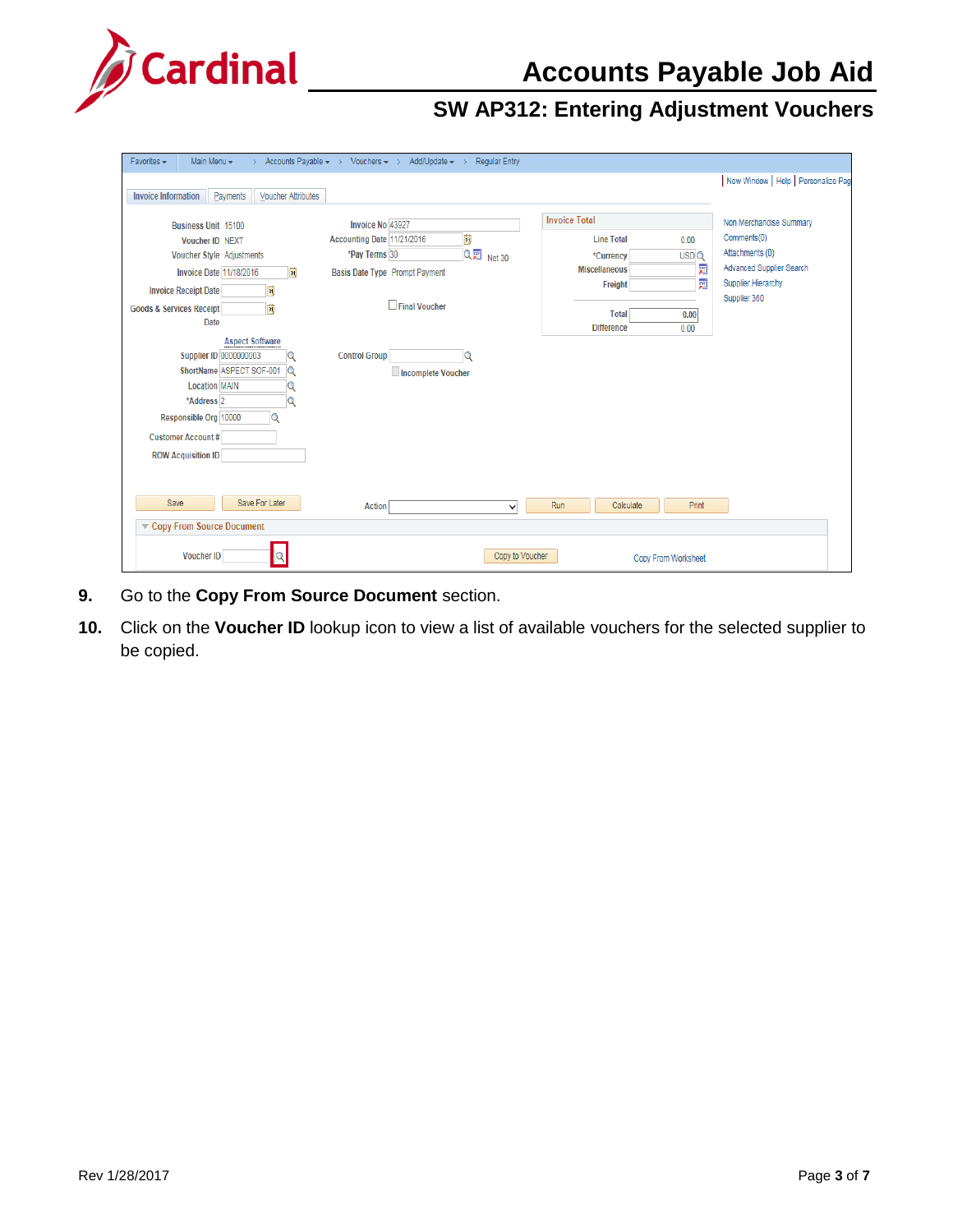

# **Accounts Payable Job Aid**

# **SW AP312: Entering Adjustment Vouchers**

|                                  | Look Up Voucher ID       |                                        |                        |                                                   |                       | $\times$                       |
|----------------------------------|--------------------------|----------------------------------------|------------------------|---------------------------------------------------|-----------------------|--------------------------------|
|                                  |                          |                                        |                        |                                                   |                       | Help                           |
|                                  | <b>Business Unit</b>     |                                        | 15100                  |                                                   |                       |                                |
|                                  | Supplier ID              |                                        |                        | 0000000003                                        |                       |                                |
|                                  |                          | Voucher ID begins with $\vee$          |                        |                                                   |                       |                                |
|                                  |                          | Invoice Number begins with $\vee$      |                        |                                                   |                       |                                |
|                                  |                          | Short Supplier Name begins with $\vee$ |                        |                                                   |                       |                                |
|                                  |                          | Supplier Name begins with $\vee$       |                        |                                                   |                       |                                |
|                                  |                          |                                        |                        |                                                   |                       |                                |
| Look Up<br><b>Search Results</b> |                          | Clear                                  | Cancel                 | Basic Lookup                                      |                       |                                |
| View 100                         |                          |                                        |                        |                                                   | $1-5$ of $5$<br>First |                                |
| <b>Voucher</b><br>ID             | Invoice<br><b>Number</b> | <b>Gross</b><br>Invoice<br>Amount      | Invoice<br><b>Date</b> | <b>Short Supplier</b><br><b>Name</b>              | <b>Supplier Name</b>  | <b>Voucher</b><br><b>Style</b> |
| 00001626 abc234                  |                          | 1236.29                                |                        | 11/03/2016 ASPECT SOF-001 Aspect Software Regular |                       | Last                           |

**11.** Select the voucher to be copied by clicking the **Voucher ID** link.

| <b>ROW Acquisition ID</b>       |               |                     |                     |  |
|---------------------------------|---------------|---------------------|---------------------|--|
| Save For Later<br>Save          | <b>Action</b> | Run<br>$\checkmark$ | Calculate<br>Print  |  |
| Copy From Source Document       |               |                     |                     |  |
| <b>Voucher ID 00001623</b><br>Q |               | Copy to Voucher     | Copy From Worksheet |  |

**12.** Click the **Copy to Voucher** button.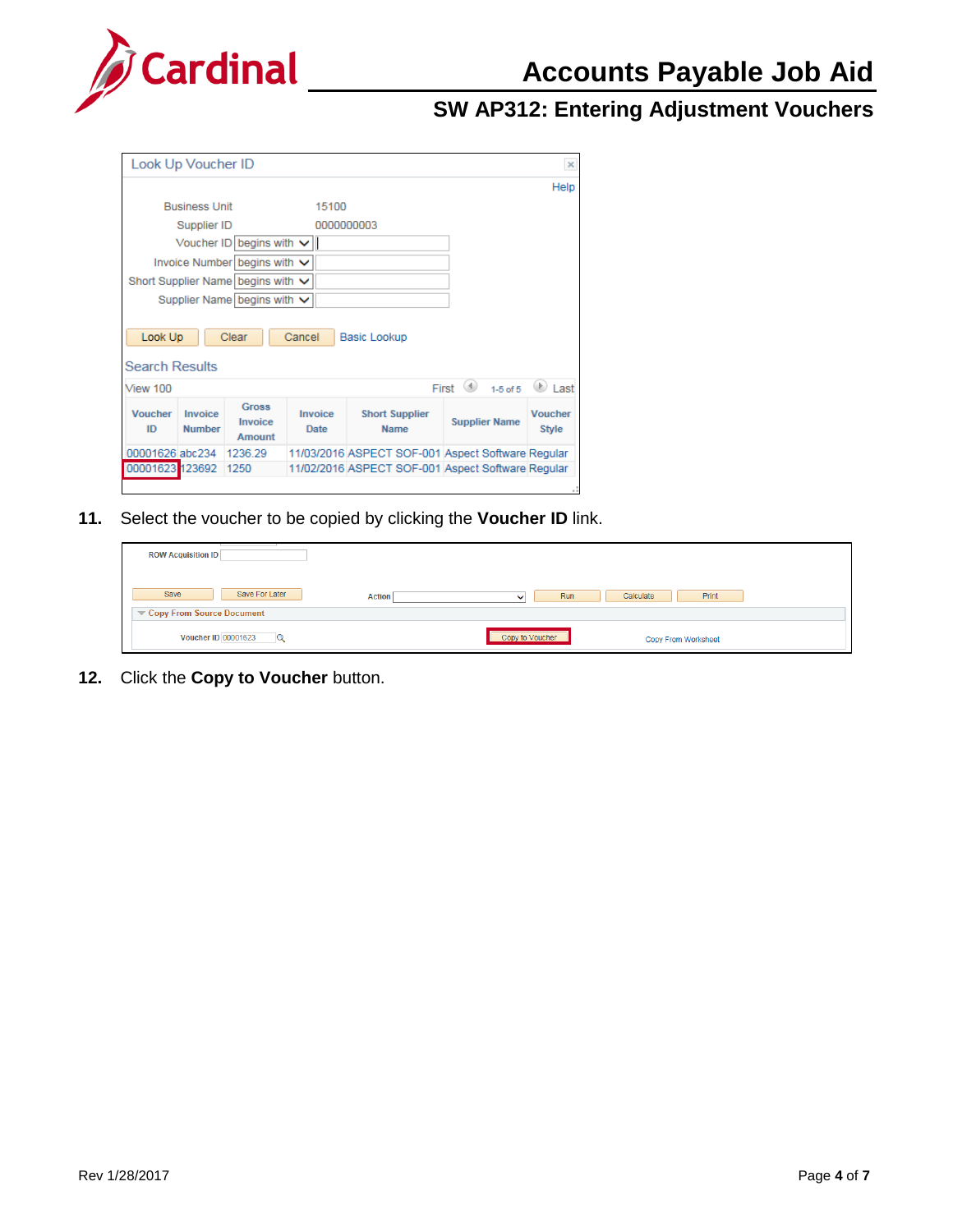

| Invoice Lines (?)                                                                                                                                                         |                                                                                                     |                  |                                   | First 1 of 1 2 Last<br>Find   View All      |
|---------------------------------------------------------------------------------------------------------------------------------------------------------------------------|-----------------------------------------------------------------------------------------------------|------------------|-----------------------------------|---------------------------------------------|
| Line 1<br>*Distribute by Amount<br>∨<br>Item<br>Q<br>Quantity<br><b>UOM</b><br>Q<br><b>Unit Price</b><br>1,250.00<br><b>Line Amount</b><br>Multi-SpeedCharts<br>Calculate | SpeedChart<br>Ship To COVA<br><b>Description</b><br>Related Voucher 00001623<br><b>Packing Slip</b> | Q<br>Q           |                                   | $+$ $-$<br>One Asset                        |
| $\blacktriangledown$ Distribution Lines                                                                                                                                   |                                                                                                     |                  | Personalize   Find   View All   2 | First 1 of 1 D Last                         |
| Statistics<br>Exchange Rate<br>Assets<br><b>GL Chart</b>                                                                                                                  | $\Box$                                                                                              |                  |                                   |                                             |
| Line<br><b>Merchandise Amt</b><br>Quantity                                                                                                                                | <b>GL Unit</b><br><b>Account</b>                                                                    | Program<br>Fund  | Department<br><b>Cost Center</b>  | <b>Task</b><br><b>FIPS</b><br>Agen<br>Asset |
| $+$ $-$<br>1,250.00                                                                                                                                                       | 5012750<br>15100                                                                                    | Q 01000 Q 799001 | Q 92100<br>$\alpha$               | $\alpha$<br>Q<br>Q                          |
|                                                                                                                                                                           | $\langle$                                                                                           |                  |                                   | እ                                           |
| Save<br>Save For Later                                                                                                                                                    |                                                                                                     |                  |                                   |                                             |

- **13.** The invoice line and distribution information copied from the original voucher default on the **Invoice Information** page.
- **14.** The **Related Voucher** field (in the **Invoice Lines** section of the **Invoice Information** page) is populated with the **Voucher ID** you selected to copy. The related voucher information is useful when you need to research this supplier and payments at a later time.

| Payment Information |                                                                                                    |  |
|---------------------|----------------------------------------------------------------------------------------------------|--|
|                     | Payment 1<br>*Remit to 0000000003<br>Q国<br><b>Location MAIN</b><br>Q<br>*Address <sub>3</sub><br>Q |  |
|                     | <b>Aspect Software</b><br>300 Apollo Drive<br>VA10036551<br>EVAAD68206<br>Chelmsford, MA 01824     |  |

- **15.** On the **Payment**s tab, the **Location** and **Address** information for the Adjustment voucher default from the supplier setup, not the original voucher.
- **16.** In order for the original and Adjustment vouchers to properly net during the pay cycle process, ensure that the remit **Location** and **Address** on the adjustment voucher matches the original voucher.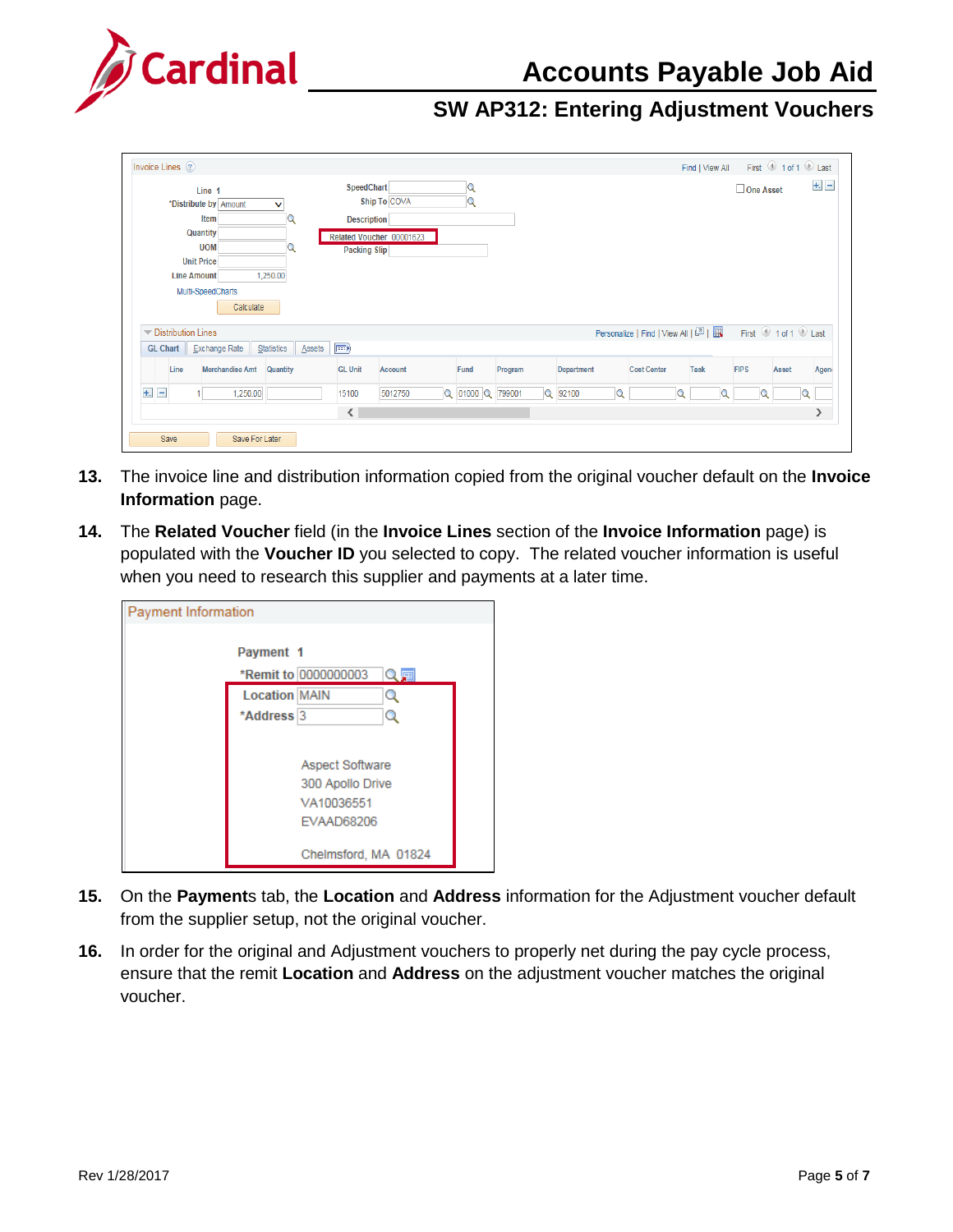



| Favorites -                                                                                     | Main Menu -                                                                                                                                                                                                                                                                                  | Accounts Payable $\star \rightarrow$ Vouchers $\star \rightarrow$ Add/Update $\star \rightarrow$ Regular Entry |                                                                                                                           |                |                                            |                                                  |                                 |                      |                                                                                                        |                                   |                        |                              |         |                                                                                                        |       |                     |         |
|-------------------------------------------------------------------------------------------------|----------------------------------------------------------------------------------------------------------------------------------------------------------------------------------------------------------------------------------------------------------------------------------------------|----------------------------------------------------------------------------------------------------------------|---------------------------------------------------------------------------------------------------------------------------|----------------|--------------------------------------------|--------------------------------------------------|---------------------------------|----------------------|--------------------------------------------------------------------------------------------------------|-----------------------------------|------------------------|------------------------------|---------|--------------------------------------------------------------------------------------------------------|-------|---------------------|---------|
|                                                                                                 |                                                                                                                                                                                                                                                                                              |                                                                                                                |                                                                                                                           |                |                                            |                                                  |                                 |                      |                                                                                                        |                                   |                        |                              |         | New Window   Help   Personalize Pa                                                                     |       |                     |         |
| <b>Invoice Information</b>                                                                      | Payments                                                                                                                                                                                                                                                                                     | <b>Voucher Attributes</b>                                                                                      |                                                                                                                           |                |                                            |                                                  |                                 |                      |                                                                                                        |                                   |                        |                              |         |                                                                                                        |       |                     |         |
| <b>Invoice Receipt Date</b><br><b>Goods &amp; Services Receipt</b><br><b>Customer Account #</b> | <b>Business Unit 15100</b><br>Voucher ID NEXT<br>Voucher Style Adjustments<br><b>Invoice Date 11/18/2016</b><br><b>Date</b><br><b>Aspect Software</b><br><b>Supplier ID 0000000003</b><br>ShortName ASPECT SOF-001<br><b>Location MAIN</b><br>*Address <sub>2</sub><br>Responsible Org 10000 | H <br>閩<br>h<br>Q<br>$\alpha$<br>$\mathbf Q$                                                                   | Invoice No 43927<br>Accounting Date 11/21/2016<br>*Pay Terms 30<br>Basis Date Type Prompt Payment<br><b>Control Group</b> |                | $\Box$ Final Voucher<br>Incomplete Voucher | Ħ<br>$Q_{\overline{2}}$ Net 30<br>$\overline{Q}$ |                                 | <b>Invoice Total</b> | <b>Line Total</b><br>*Currency<br><b>Miscellaneous</b><br>Freight<br><b>Total</b><br><b>Difference</b> |                                   | $-100.00$<br>$-100.00$ | <b>USD</b><br>圜<br>圜<br>0.00 |         | Non Merchandise Summary<br>Comments(0)<br>Attachments (0)<br><b>Supplier Hierarchy</b><br>Supplier 360 |       |                     |         |
| <b>ROW Acquisition ID</b>                                                                       |                                                                                                                                                                                                                                                                                              |                                                                                                                |                                                                                                                           |                |                                            |                                                  |                                 |                      |                                                                                                        |                                   |                        |                              |         |                                                                                                        |       |                     |         |
| Save                                                                                            | Copy From Source Document<br><b>Voucher ID</b>                                                                                                                                                                                                                                               | Save For Later                                                                                                 | <b>Action</b>                                                                                                             |                |                                            |                                                  | $\checkmark$<br>Copy to Voucher | Run                  |                                                                                                        | Calculate<br>Copy From Worksheet  |                        | Print                        |         |                                                                                                        |       |                     |         |
|                                                                                                 |                                                                                                                                                                                                                                                                                              |                                                                                                                |                                                                                                                           |                |                                            |                                                  |                                 |                      |                                                                                                        |                                   |                        | Find   View All              |         |                                                                                                        |       | First 1 of 1 2 Last |         |
| Invoice Lines (?)                                                                               | Line 1<br>*Distribute by Amount<br>Item<br>Quantity<br><b>UOM</b><br>+ Deix<br><b>Line Amount</b><br>Multi-SpeedCharts<br>Calculate                                                                                                                                                          | $\checkmark$<br>Q<br>Q<br>$-100.00$                                                                            | <b>SpeedChart</b><br><b>Description</b><br>Related Voucher 00001623<br><b>Packing Slip</b>                                | Ship To COVA   |                                            | $\alpha$<br>$\alpha$                             |                                 |                      |                                                                                                        |                                   |                        |                              |         | One Asset                                                                                              |       |                     | $+$ $-$ |
| <b>Distribution Lines</b>                                                                       |                                                                                                                                                                                                                                                                                              |                                                                                                                |                                                                                                                           |                |                                            |                                                  |                                 |                      |                                                                                                        | Personalize   Find   View All   2 |                        |                              |         |                                                                                                        |       | First 1 of 1 2 Last |         |
| <b>GL Chart</b>                                                                                 | Exchange Rate                                                                                                                                                                                                                                                                                | Statistics<br><b>Assets</b>                                                                                    | $\ket{=}$                                                                                                                 |                |                                            |                                                  |                                 |                      |                                                                                                        |                                   |                        |                              |         |                                                                                                        |       |                     |         |
| Line                                                                                            | <b>Merchandise Amt</b>                                                                                                                                                                                                                                                                       | Quantity                                                                                                       | <b>GL Unit</b>                                                                                                            | <b>Account</b> |                                            | Fund                                             | Program                         | <b>Department</b>    |                                                                                                        | <b>Cost Center</b>                |                        | <b>Task</b>                  |         | <b>FIPS</b>                                                                                            | Asset |                     |         |
| $+$ $-$                                                                                         | $-100.00$                                                                                                                                                                                                                                                                                    |                                                                                                                | 15100                                                                                                                     | 5012750        |                                            | Q 01000 Q 799001                                 |                                 | Q 92100              | Q                                                                                                      |                                   | Q                      |                              | $\circ$ |                                                                                                        | Q     | Q                   | Agen    |

- **17.** The example above is for a credit memo.
- **18.** Enter a negative number for the credit in the **Line Total**, **Line Amount** and **Merchandise Amt** fields. In this scenario, the amount of the credit memo **(\$100.00)**.